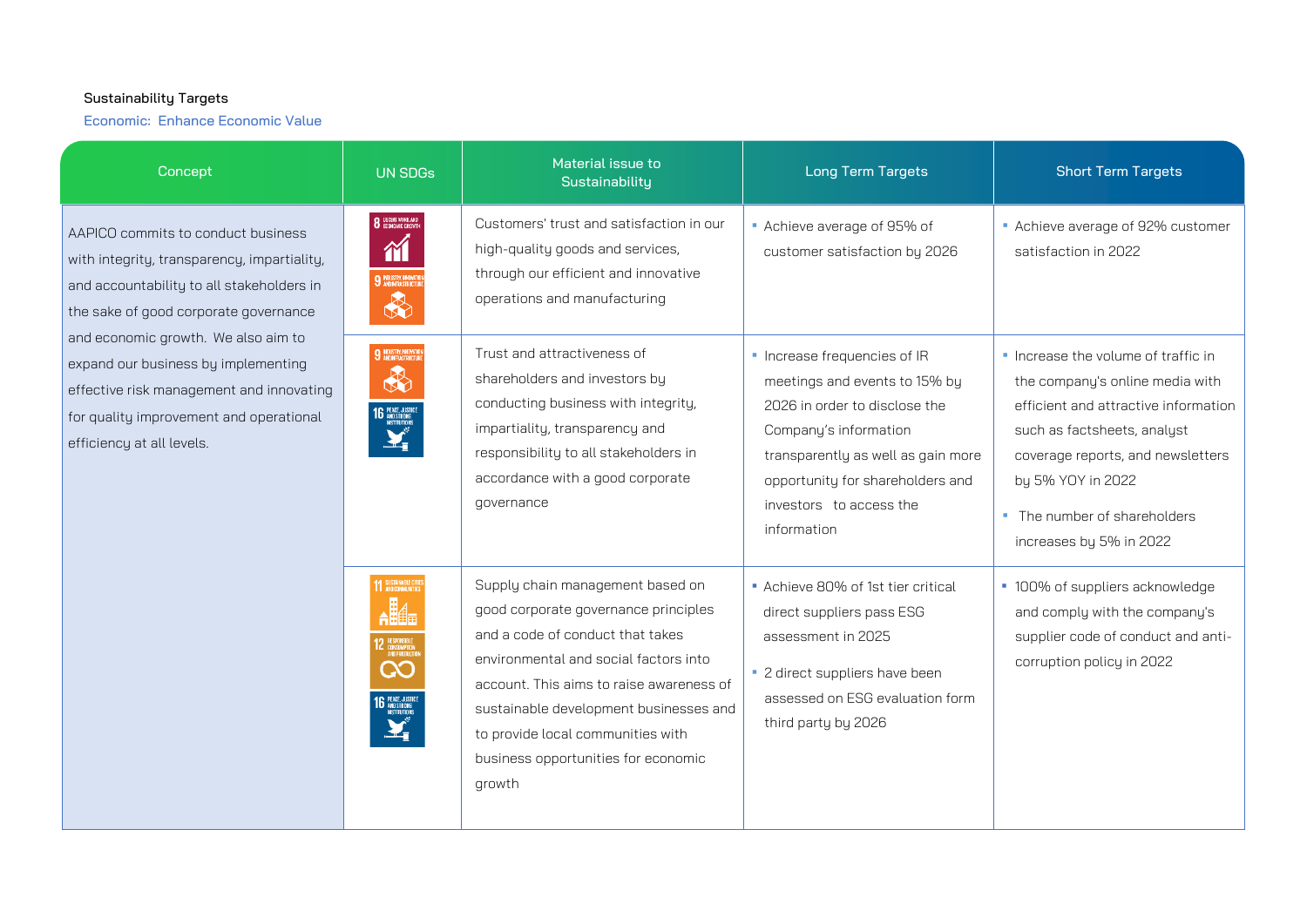## Environment: Eco-Efficiency

| Concept                                                                                                                                                                                                                                                                                                                                                                                                                                                                                                                                                                                      | <b>UN SDGs</b>                                                                                                                    | Material issue to<br>Sustainability                                                                                                                   | Long Term Targets                                                                                                                                                      | <b>Short Term Targets</b>                                                                                                                                                                                                                                                                                                                                                                                                   |
|----------------------------------------------------------------------------------------------------------------------------------------------------------------------------------------------------------------------------------------------------------------------------------------------------------------------------------------------------------------------------------------------------------------------------------------------------------------------------------------------------------------------------------------------------------------------------------------------|-----------------------------------------------------------------------------------------------------------------------------------|-------------------------------------------------------------------------------------------------------------------------------------------------------|------------------------------------------------------------------------------------------------------------------------------------------------------------------------|-----------------------------------------------------------------------------------------------------------------------------------------------------------------------------------------------------------------------------------------------------------------------------------------------------------------------------------------------------------------------------------------------------------------------------|
| OEM car parts production contributes<br>considerably to greenhouse gas<br>emissions and a large amount of waste,<br>both of which have severe negative<br>effects for the environment and<br>surrounding communities. The Company<br>has taken steps to implement an<br>environmental policy and raise resource<br>efficiency awareness by applying<br>innovation and the 3R principles (Reduce,<br>Reuse, and Recycle) to our operations in<br>order to improve resource management<br>and reduce our carbon footprint, with the<br>goal of becoming a 100 percent zero<br>waste operation. | 7 AFORDABLE AND<br>美<br>8 DECENT WORK AND<br>$\gamma$<br>9 <b>BOUSTRY, INNOVATIO</b><br>$\clubsuit$<br>13 GLIMATE<br>$\mathbb{C}$ | Carbon footprint emission reduction<br>through creative operations innovations<br>to maximize the reduction of negative<br>environmental consequences | • Reduce GHG Emission Per<br>Production Unit of Scope 1 GHG<br>emission (from manufacturing<br>process) by 3% in 2024 in<br>comparison to the baseline year<br>of 2019 | • Reduce GHG Emission Per<br>Production Unit of Scope 1 GHG<br>emission (from manufacturing<br>process) by 0.60% per year<br>• Reduce GHG Emission Per<br>Production Unit of Scope 2 GHG<br>emission (from electricity<br>consumption) by 4% in 2022 in<br>comparison to 2021<br>• Reduce GHG Emission Per<br>Production Unit of Scope 3 GHG<br>emission (from fuel and paper) by<br>6.50% in 2022 in comparison to<br>2021 |
|                                                                                                                                                                                                                                                                                                                                                                                                                                                                                                                                                                                              | <b>12 BESPONSIBLE</b><br>AND PRODUCTION<br>လ                                                                                      | Awareness on the enhancement of<br>water conservation and efficient<br>consumption                                                                    |                                                                                                                                                                        | • Reduce Water Usage by 3% in<br>2022 compared to 2021                                                                                                                                                                                                                                                                                                                                                                      |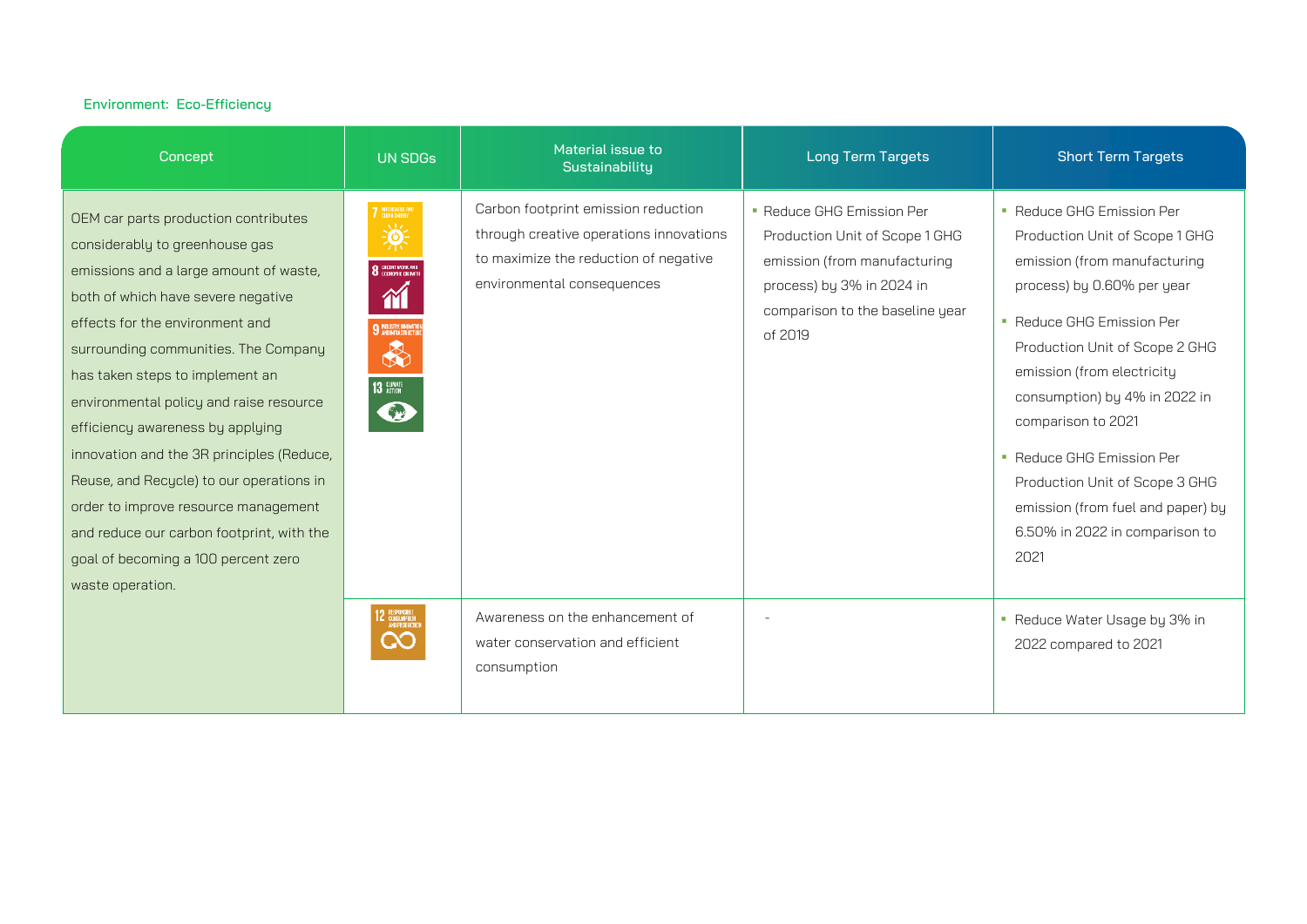| Concept | UN SDGs                                                                                                    | Material issue to<br>Sustainability                                                                                                    | Long Term Targets                                                                                              | <b>Short Term Targets</b>                                      |
|---------|------------------------------------------------------------------------------------------------------------|----------------------------------------------------------------------------------------------------------------------------------------|----------------------------------------------------------------------------------------------------------------|----------------------------------------------------------------|
|         | <b>11 SUSTAINABLE CITTES</b><br>$\mathbf{A}$<br><b>12 RESPONSIBLE</b><br>AND PRODUCTION<br>လ<br>13 GLIMATE | Enhancing resource recycling and waste<br>management awareness in order to<br>increase efficiency and achieve zero<br>waste operations | • Reduce Waste generated per<br>production unit by 5% in 2026 in<br>comparison to the baseline year of<br>2021 | • Reduce Waste generated per<br>production unit by 1% per year |
|         | 11 SUSTAINABLE CITTES<br><b>AN</b><br><b>12 RESPONSIBLE</b><br>AND PRODUCTION<br>လ                         | Strict compliance with environmental<br>laws and regulation                                                                            | • The volume of air pollution is within<br>the permissible range of<br>environmental laws and regulations      |                                                                |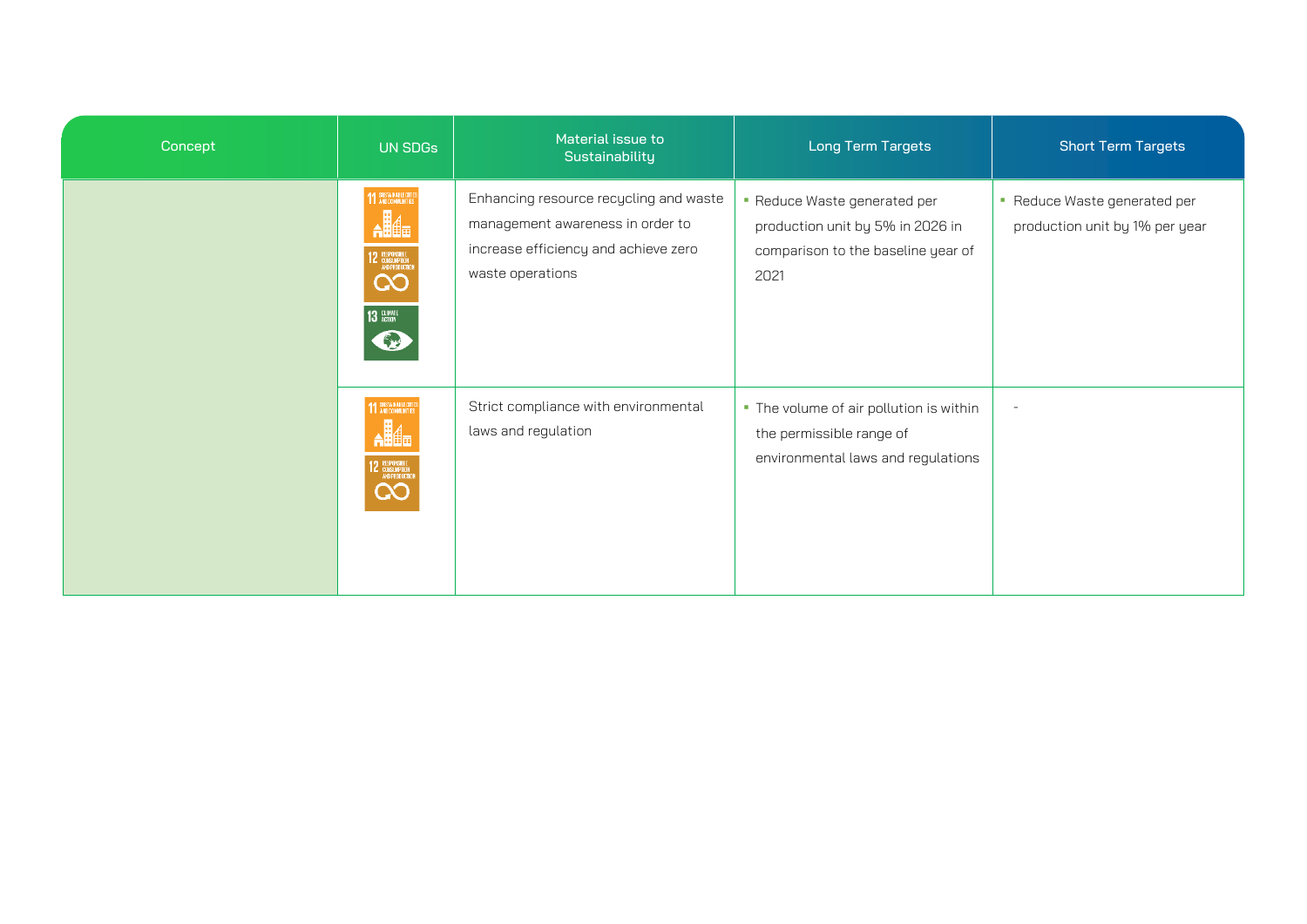| Concept                                                                                                                                                                                                                                                                                                                                                                                                                                                                                                                                                                                                                                                                  | <b>UN SDGs</b>                                                                                                                | Material issue to<br>Sustainability                                                                                                                                                                                                                                                                                                                                                                                                                                                                 | Long Term Targets                                                                                                                                                                                                                                                                                                                                                              | <b>Short Term Targets</b>                                                                                                                                                                                                                                                                                                                                                                                                   |
|--------------------------------------------------------------------------------------------------------------------------------------------------------------------------------------------------------------------------------------------------------------------------------------------------------------------------------------------------------------------------------------------------------------------------------------------------------------------------------------------------------------------------------------------------------------------------------------------------------------------------------------------------------------------------|-------------------------------------------------------------------------------------------------------------------------------|-----------------------------------------------------------------------------------------------------------------------------------------------------------------------------------------------------------------------------------------------------------------------------------------------------------------------------------------------------------------------------------------------------------------------------------------------------------------------------------------------------|--------------------------------------------------------------------------------------------------------------------------------------------------------------------------------------------------------------------------------------------------------------------------------------------------------------------------------------------------------------------------------|-----------------------------------------------------------------------------------------------------------------------------------------------------------------------------------------------------------------------------------------------------------------------------------------------------------------------------------------------------------------------------------------------------------------------------|
| AAPICO views human's values and<br>opportunities as key factors for<br>improving society. The company<br>respects human's rights and fair labor<br>treatment of laborers by promoting<br>workplace ergonomics, suitable benefits,<br>employees' safety as well as skills<br>development, especially on innovation<br>and creativity for all management and<br>employees. Not only our employees, but<br>we also care about the community. We<br>intend to extend sustainability to nearby<br>communities through organizing social<br>events, supporting education for schools<br>in the area, assisting in community<br>development, and conserving the<br>environment. | 3 GOOD HEALTH<br>$-\mathcal{N}$<br>4 QUALITY<br>8 DECENT WORK AND<br>$\gamma$<br><b>10 REDUCED</b><br>$\blacktriangle$<br>1≣) | Promoting employee well-being and<br>quality of life in a variety of areas;<br>• Fair salary and benefits, as well as a<br>willingness to listen to employees'<br>opinions, are all important factors in<br>increasing employee engagement and<br>loyalty.<br>• Innovative creations are applied at all<br>levels of operations to improve<br>employees' safety, occupational<br>health, and productivity.<br>Promoting employees' skills<br>development especially on innovation<br>and creativity | • Achieve at least 75% of average<br>employees' satisfaction and loyalty<br>level by 2026<br>• Creating 3 innovation training<br>courses for employees' skill<br>enhancement by 2026<br>• 100% of employees trained on Code<br>of Conduct and Anti-corruption<br>policy by 2023<br>• 0% level of IFR (Injury Frequency<br>Rate) and LTIFR (Lost Time Injury<br>Frequency Rate) | • Achieve at least 60% of<br>satisfaction and loyalty level by<br>2022<br>• 100% of employees will have<br>access to their welfare and training<br>courses through a variety of<br>platforms especially online<br>provided by the company by 2022<br>• Creating 1 innovation training course<br>for employees' skill enhancement by<br>2022<br>• IFR rate of employees not more<br>than 5<br>• LTIFR rate of employees is 0 |